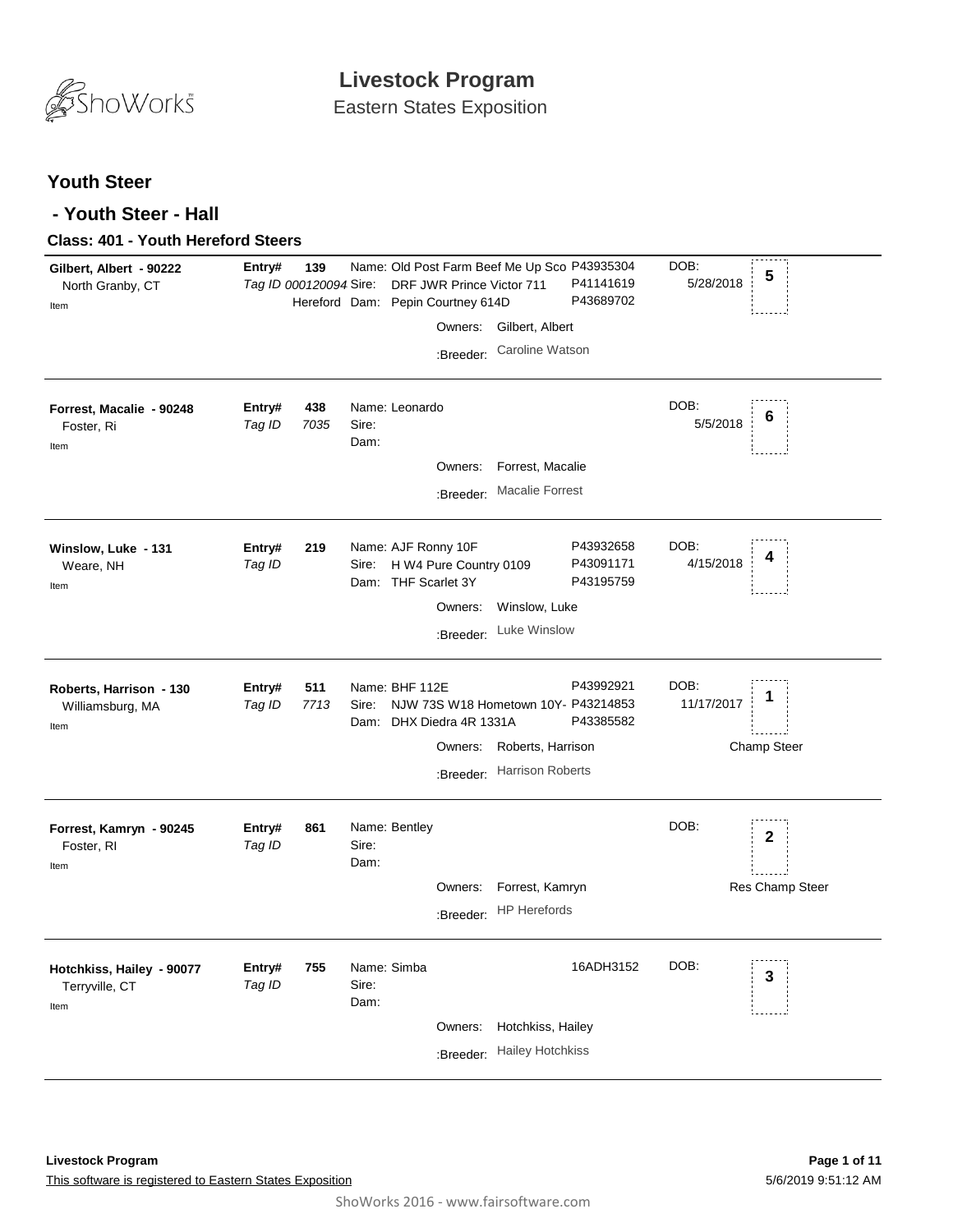

Eastern States Exposition

### **Class: 404 - Youth Highland - Horned & Not**

| Washburn, Alexis - 90136<br>Elmira, NY<br>Item | 102<br>Name: Spring Flight Miles<br>Entrv#<br>Tag ID 003205377 Sire: Flatheads Lal<br>Dam: Angus | 51641                                 | DOB:<br>$\mathbf{A}$ |
|------------------------------------------------|--------------------------------------------------------------------------------------------------|---------------------------------------|----------------------|
|                                                |                                                                                                  | Owners: Washburn, Alexis              |                      |
|                                                |                                                                                                  | :Breeder: John & Jacquelyn Chotkowski |                      |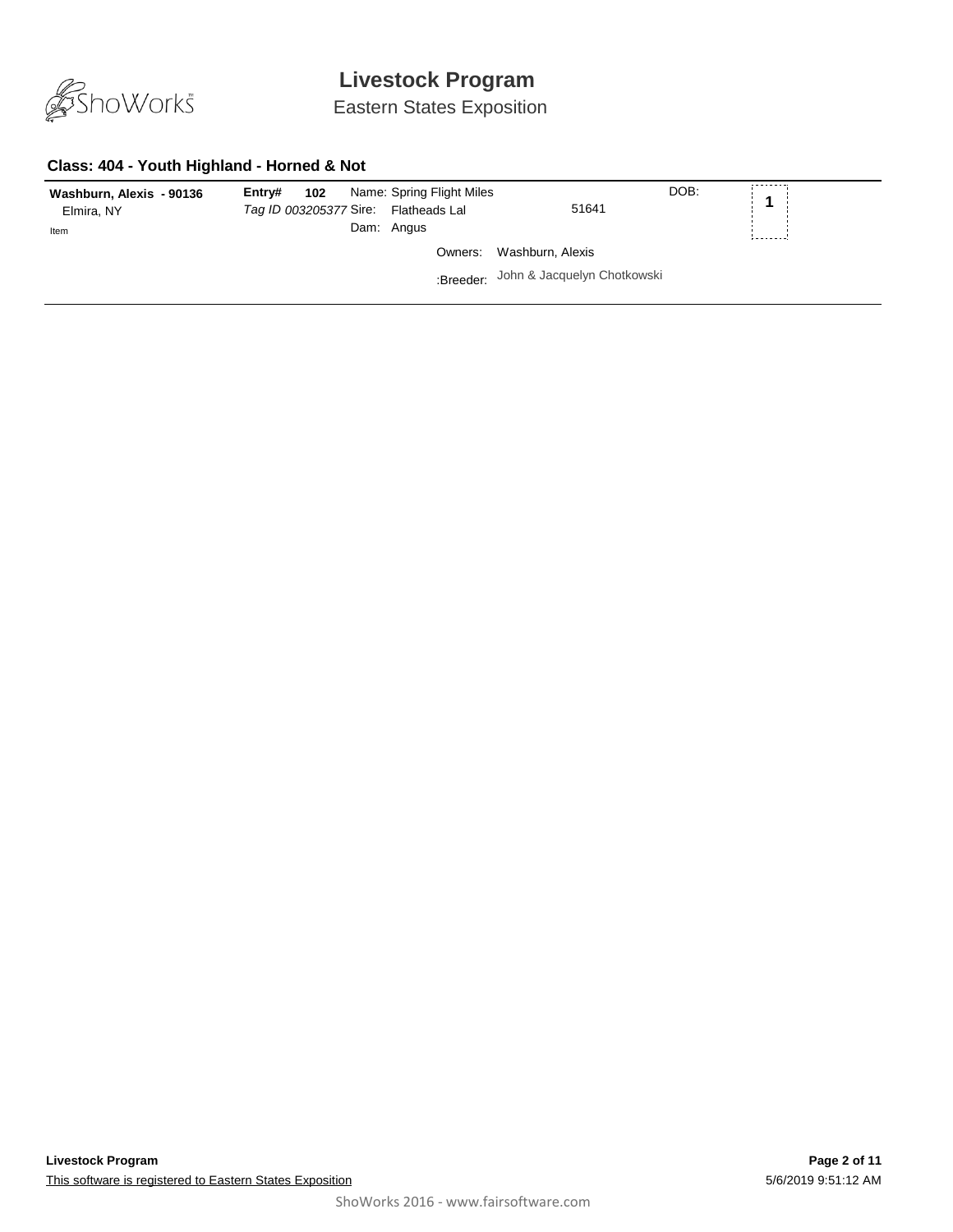

Eastern States Exposition

| Weigel, Owen - 90281<br>Rochester, MA<br>Item | Entry#<br>Tag ID 003206610 Sire: | 26                      | Dam:                | Name: Olde Post Allhallotide                           |                              | 43931B                        | DOB:<br>11/1/2018 | 3           |
|-----------------------------------------------|----------------------------------|-------------------------|---------------------|--------------------------------------------------------|------------------------------|-------------------------------|-------------------|-------------|
|                                               |                                  |                         |                     | Owners:                                                | Weigel, Owen                 |                               |                   |             |
|                                               |                                  |                         |                     | :Breeder:                                              |                              |                               |                   |             |
| Lynch, Haley - 90315<br>Southwick, MA<br>Item | Entry#<br>Tag ID                 | 527<br>757<br>Simmental | Name: Taco<br>Sire: | WS All In W111<br>Dam: Master Love                     |                              | 3468324<br>2499595<br>3273358 | DOB:              | 1           |
|                                               |                                  |                         |                     | Owners:                                                | Lynch, Haley                 |                               |                   |             |
|                                               |                                  |                         |                     | :Breeder:                                              | <b>Duke Farms Foundation</b> |                               |                   |             |
| Lynch, Riley - 90264<br>Southwick, MA<br>Item | Entry#<br>Tag ID                 | 444<br>451<br>Simmental | Sire:               | Name: PBA Titan<br>4 Star Earthquake<br>Dam: PBA Tulip |                              | 3558538<br>2709691            | DOB:              | $\mathbf 2$ |
|                                               |                                  |                         |                     | Owners:                                                | Lynch, Riley                 |                               |                   |             |
|                                               |                                  |                         |                     | :Breeder:                                              | <b>Riley Lynch</b>           |                               |                   |             |

### **Class: 405 - Youth Steers 1**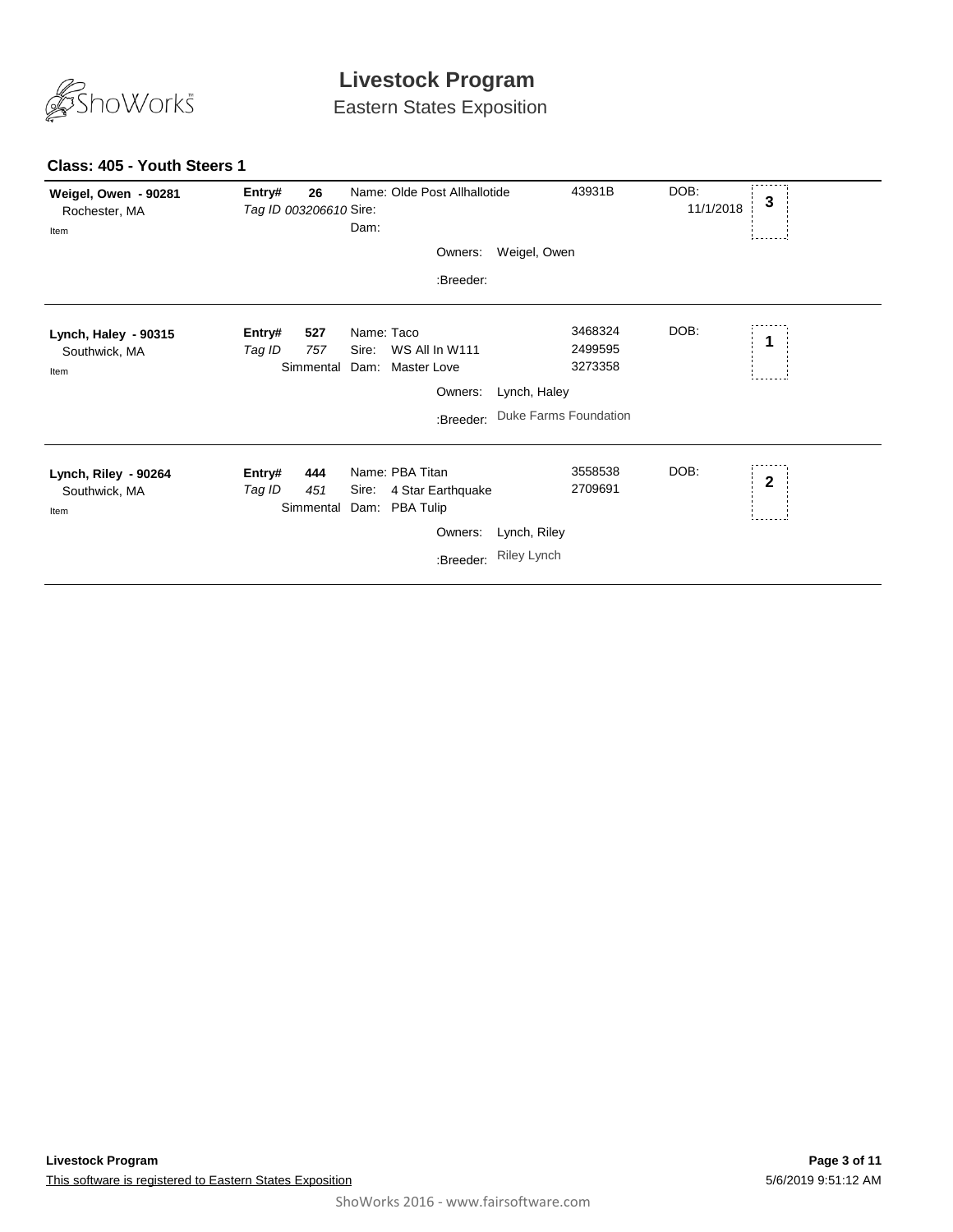

Eastern States Exposition

### **Class: 406 - Youth Steers 2**

| [Team/Company], University of<br>Amherst, MA<br>Item | Entry#<br>Tag ID<br>Belted Galloway Dam: | 417<br>117        | Sire:         | Name: UMass Fireball<br>Otokahe Blake<br>UMass Luna | Owners:<br>:Breeder: | 44057D<br>37766D<br>39885B<br>University of Massachusetts<br>University of Massachusetts | DOB:<br>6/16/2018 | 5            |
|------------------------------------------------------|------------------------------------------|-------------------|---------------|-----------------------------------------------------|----------------------|------------------------------------------------------------------------------------------|-------------------|--------------|
| Shoemaker, Hailey - 132<br>Edinburg, VA<br>Item      | Entry#<br>Tag ID 003014314 Sire:         | 223<br>Cross Dam: |               | Name: ReRun                                         | Owners:<br>:Breeder: | Shoemaker, Hailey                                                                        | DOB:<br>4/1/2018  | 2            |
| Kishbaugh, Kody - 333<br>Dover Plains, NY<br>Item    | Entry#<br>Tag ID 000423386 Sire:         | 735<br>Cross Dam: |               | Name: Hooey                                         | Owners:<br>:Breeder: | Kishbaugh, Kody                                                                          | DOB:<br>3/20/2018 |              |
| Crateau, Nicole - 90272<br>Hathorne, MA<br>Item      | Entry#<br>Tag ID                         | 878<br>180        | Sire:<br>Dam: | Name: Bandit                                        | Owners:<br>:Breeder: | Crateau, Nicole                                                                          | DOB:<br>3/20/2018 | 4            |
| Wade, Briley - 90224<br>Sutton, MA<br>Item           | Entry#<br>Tag ID<br>Belted Galloway Dam: | 272<br>312        | Sire:         | Name: Sheldon                                       | Owners:<br>:Breeder: | Wade, Briley                                                                             | DOB:              | $\mathbf{3}$ |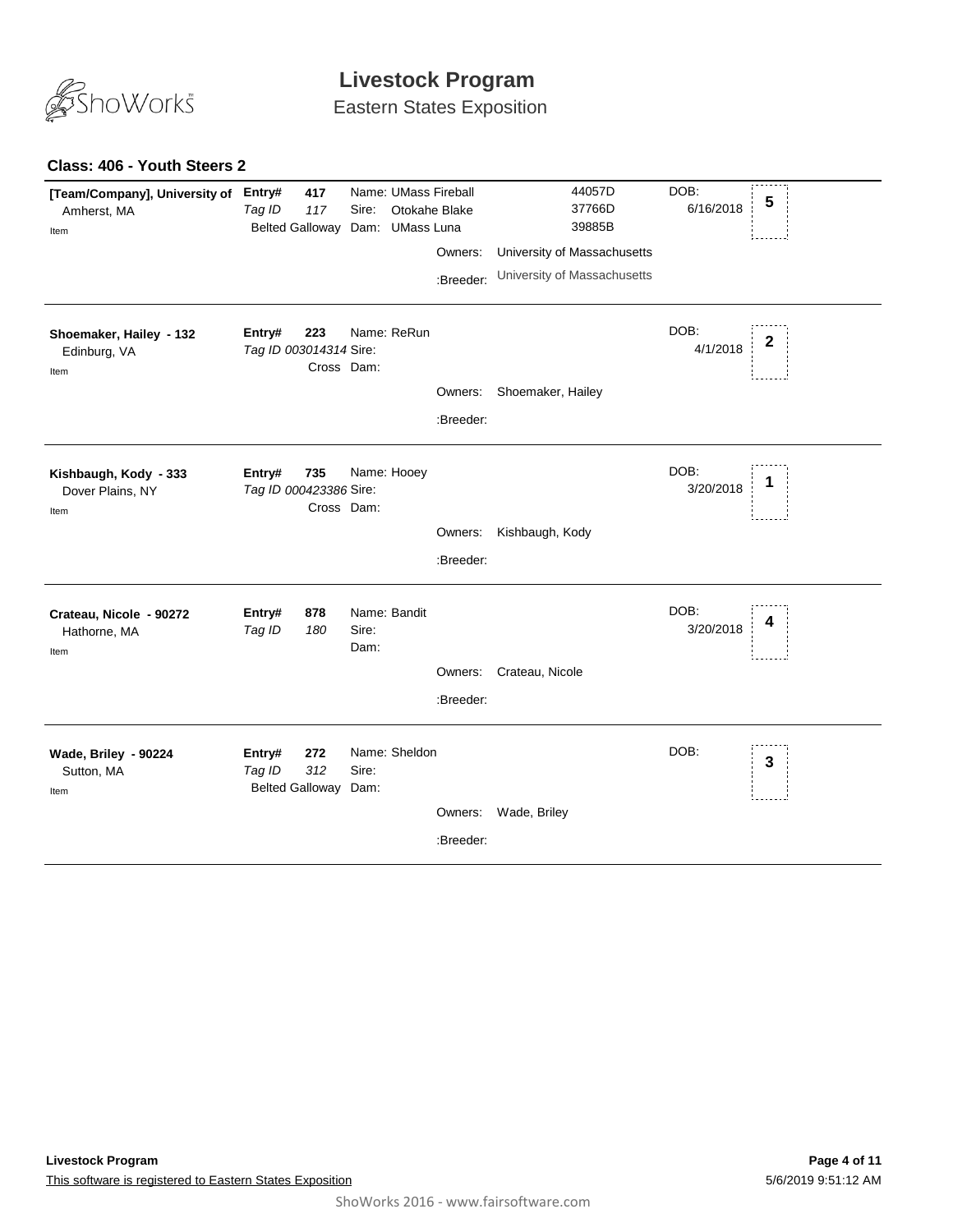

Eastern States Exposition

### **Class: 407 - Youth Steers 3**

| Chernicki, Caitlyn - 270<br>Hanson, MA<br>Item         | Entry#<br>Tag ID 003008635 Sire:  | 167                         | Name: LKF F74 Rodeo<br>Simmental Dam: LKF Black Beauty B4 | TNGL Grand Fortune Z467 |                       | 3410700<br>2654876<br>2866253 | DOB:<br>5/5/2018  | $\mathbf 2$     |
|--------------------------------------------------------|-----------------------------------|-----------------------------|-----------------------------------------------------------|-------------------------|-----------------------|-------------------------------|-------------------|-----------------|
|                                                        |                                   |                             |                                                           | Owners:                 | Chernicki, Caitlyn    |                               |                   |                 |
|                                                        |                                   |                             |                                                           | :Breeder:               | Jala Murphy           |                               |                   |                 |
| Oatley, Olivia - 2148<br>Wolfeboro, NH<br>Item         | Entry#<br>Tag ID 003204377 Sire:  | 700<br>Cross Dam:           | Name: Ike                                                 |                         |                       |                               | DOB:<br>4/16/2018 | 1               |
|                                                        |                                   |                             |                                                           | Owners:                 | Oatley, Olivia        |                               |                   |                 |
|                                                        |                                   |                             |                                                           | :Breeder:               |                       |                               |                   |                 |
| Forrest, Kamryn - 90245<br>Foster, RI<br>Item          | Entry#<br>Tag ID                  | 862<br>Cross Dam:           | Name: Karimi<br>Sire:                                     |                         |                       |                               | DOB:              | 3               |
|                                                        |                                   |                             |                                                           | Owners:                 | Forrest, Kamryn       |                               |                   |                 |
|                                                        |                                   |                             |                                                           |                         | :Breeder: CJ Furlog   |                               |                   |                 |
| Perkins, Marissa - 116<br>NORTH STONINGTON, CT<br>Item | Entry#<br>Tag ID                  | 578<br>7850<br>Cross Dam:   | Name: Mookie<br>Sire:                                     |                         |                       |                               | DOB:              | 4               |
|                                                        |                                   |                             |                                                           | Owners:                 | Perkins, Marissa      |                               |                   |                 |
|                                                        |                                   |                             |                                                           | :Breeder:               |                       |                               |                   |                 |
| Courville, Aliyssa - 90287<br>Sutton, MA<br>Item       | Entry#<br>Tag ID 032043770. Sire: | 110<br>Simmental Dam:       | Name: Princeton                                           |                         |                       |                               | DOB:              | 5               |
|                                                        |                                   |                             |                                                           | Owners:                 | Courville, Aliyssa    |                               |                   |                 |
|                                                        |                                   |                             |                                                           | :Breeder:               | <b>HillCrest Farm</b> |                               |                   |                 |
| Powers, Rosie - 90295<br>Sutton, MA<br>Item            | Entry#<br>Tag ID                  | 263<br>315<br>Hereford Dam: | Name: Finn<br>Sire:                                       |                         |                       |                               | DOB:              | $6\phantom{1}6$ |
|                                                        |                                   |                             |                                                           |                         | Owners: Powers, Rosie |                               |                   |                 |
|                                                        |                                   |                             |                                                           | :Breeder:               |                       |                               |                   |                 |
|                                                        |                                   |                             |                                                           |                         |                       |                               |                   |                 |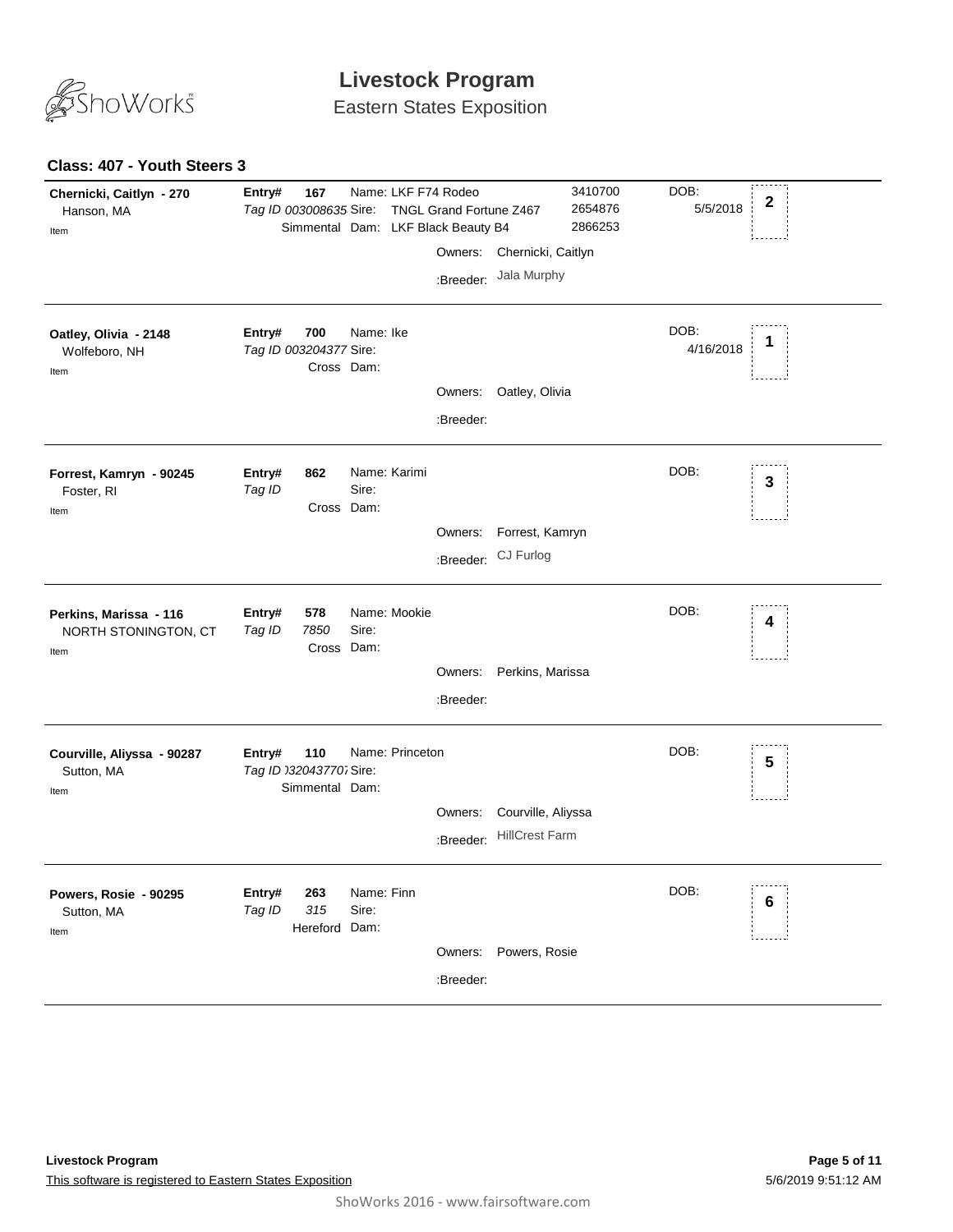

## Eastern States Exposition

| [Team/Company], University of Entry#<br>Amherst, MA | Tag ID | 427<br>118 | Name: UMass Eugene<br>Sire: Driftwood Precision |                                       | DOB: | $\overline{z}$ |
|-----------------------------------------------------|--------|------------|-------------------------------------------------|---------------------------------------|------|----------------|
| Item                                                |        |            | Belted Galloway Dam: Otokahe Willow             |                                       |      |                |
|                                                     |        |            |                                                 | Owners: University of Massachusetts   |      |                |
|                                                     |        |            |                                                 | :Breeder: University of Massachusetts |      |                |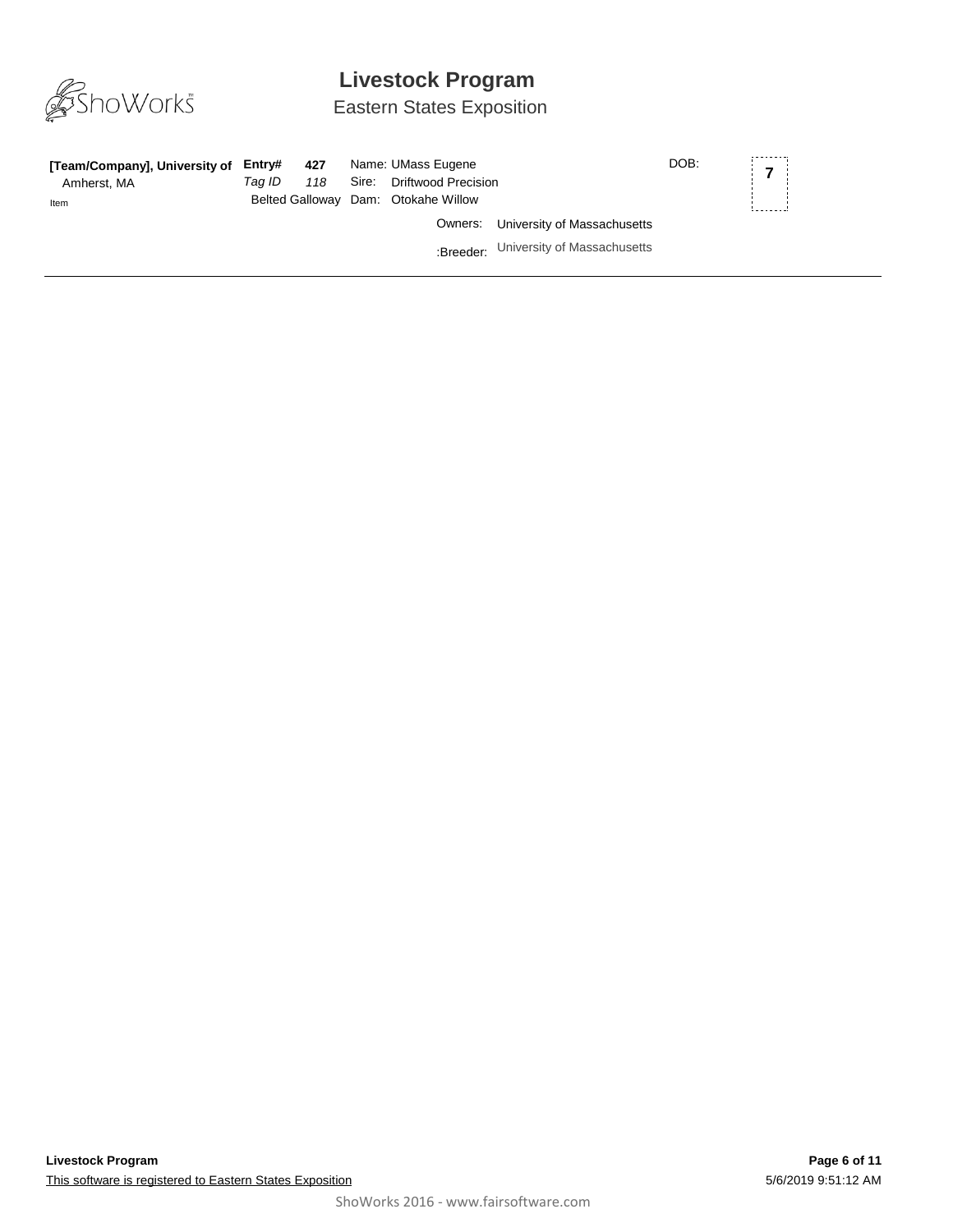

Eastern States Exposition

#### **Class: 408 - Youth Steers 4**

| Pride, Lauren - 90283<br>Limington, ME<br>Item         | Entry#<br>Tag ID | 48                             | Sire: | Name: Rowan<br>$I-67$<br>Maine Cross Dam: TNG Gracie<br>Owners:<br>:Breeder:      | 360889<br>XF16165<br>Pride, Lauren<br>Lauren Pride                     | DOB:<br>6/20/2018 | 1            |
|--------------------------------------------------------|------------------|--------------------------------|-------|-----------------------------------------------------------------------------------|------------------------------------------------------------------------|-------------------|--------------|
| Constantine, Bill - 339<br>Spencer, MA<br>Item         | Entry#<br>Tag ID | 475<br>309<br>Simmental Dam:   | Sire: | Name: Hartfeld Sir Loin<br>Owners:<br>:Breeder:                                   | Constantine, Bill                                                      | DOB:<br>5/9/2018  | 6            |
| Renzi, Nicole - 90307<br>foster, RI<br>Item            | Entry#<br>Tag ID | 429<br>280<br>Maine Cross Dam: | Sire: | Name: Abendago<br>Owners:<br>:Breeder:                                            | Renzi-Lavigne, Nicole                                                  | DOB:<br>1/11/2018 |              |
| Pinkham, Cassidy - 90313<br>Metcalfe, ON<br>Item       | Entry#<br>Tag ID | 609<br>8107                    | Sire: | Name: Springsteen<br>No Worries<br>Cross Dam: TCCO 635D<br>Owners:<br>:Breeder:   | Pinkham, Cassidy                                                       | DOB:              | $\mathbf{2}$ |
| Howland, Tracer - 90323<br>Oneonta, NY<br>Item         | Entry#<br>Tag ID | 543<br>E33<br>Cross Dam:       | Sire: | Name: Pancake - Shortstack<br>Two Tone<br>Owners:<br>:Breeder:                    | 8400031369254 DOB:<br>Howland, Tracer<br>Double S Farm-Arlene Schubert |                   | 3            |
| Perkins, Madison - 121<br>North Stonington, CT<br>Item | Entry#<br>Tag ID | 306<br>265                     |       | Name: RHF Forest Gump<br>Sire: Grizzly<br>Dam: VEO Sentry<br>Owners:<br>:Breeder: | 2468117<br>S383676<br>Perkins, Madison<br><b>Madison Perkins</b>       | DOB:              | 4            |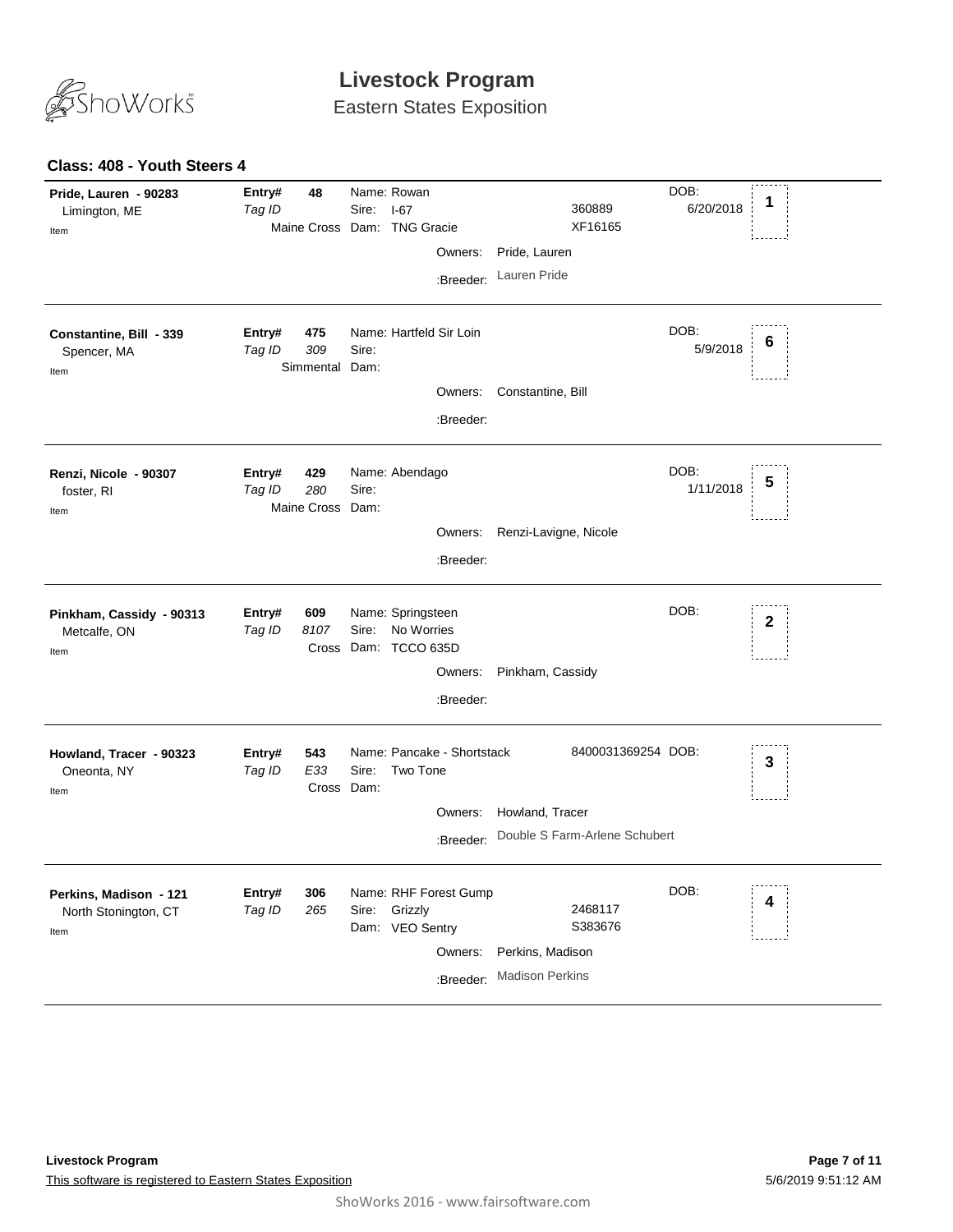

Eastern States Exposition

| Oatley, Olivia - 2148<br>Wolfeboro, NH             | Entry#<br>Tag ID 003204377 Sire: | 703               | Name: Ruzek                 |                |                                                                                   |                  |                               | DOB:<br>3/8/2018  | 1 |
|----------------------------------------------------|----------------------------------|-------------------|-----------------------------|----------------|-----------------------------------------------------------------------------------|------------------|-------------------------------|-------------------|---|
| Item                                               |                                  | Cross Dam:        |                             |                |                                                                                   |                  |                               |                   |   |
|                                                    |                                  |                   |                             |                | Owners:                                                                           | Oatley, Olivia   |                               |                   |   |
|                                                    |                                  |                   |                             |                | :Breeder:                                                                         |                  |                               |                   |   |
| Caron, Ashton - 90327<br>Corinna, ME<br>Item       | Entry#<br>Tag ID                 | 774               | Sire:                       |                | Name: PCSC Toe the Mark 11F<br>Jass On the Mark 69D<br>Dam: PCSC Triple Crown 13B |                  | 3464081<br>3210989<br>2960486 | DOB:<br>3/7/2018  | 4 |
|                                                    |                                  |                   |                             |                | Owners:                                                                           | Caron, Ashton    |                               |                   |   |
|                                                    |                                  |                   |                             |                | :Breeder:                                                                         |                  | Pine Creek Show Cattle        |                   |   |
| Prentice, Ben - 90333<br>Pine Plains, NY           | Entry#<br>Tag ID 200042386 Sire: | 835<br>Cross Dam: |                             | Name: Smokey   |                                                                                   |                  |                               | DOB:<br>3/2/2018  | 2 |
| Item                                               |                                  |                   |                             |                |                                                                                   |                  |                               |                   |   |
|                                                    |                                  |                   |                             |                | Owners:                                                                           | Prentice, Ben    |                               |                   |   |
|                                                    |                                  |                   |                             |                | :Breeder:                                                                         |                  |                               |                   |   |
| Dias, Lily - 136<br>Norton, MA<br>Item             | Entry#                           | 7                 | Dam: B417                   |                | Name: ERV Shell Shocked 827F<br>Tag ID 003146346 Sire: SSC Shell Shocked 44B      |                  | 3433416<br>2880060<br>3433415 | DOB:<br>2/23/2018 | 5 |
|                                                    |                                  |                   |                             |                | Owners:                                                                           | Dias, Lily       |                               |                   |   |
|                                                    |                                  |                   |                             |                |                                                                                   | Ethan Virgili    |                               |                   |   |
|                                                    |                                  |                   |                             |                | :Breeder:                                                                         |                  |                               |                   |   |
| Machado, Catherine - 90271<br>Hathorne, MA<br>Item | Entry#<br>Tag ID                 | 874<br>172        | Name: Karl<br>Sire:<br>Dam: |                |                                                                                   |                  |                               | DOB:<br>6/29/2017 |   |
|                                                    |                                  |                   |                             |                | Owners:                                                                           | Forte, Brianna   |                               |                   |   |
|                                                    |                                  |                   |                             |                | :Breeder:                                                                         |                  |                               |                   |   |
|                                                    |                                  |                   |                             |                |                                                                                   |                  |                               |                   |   |
| Briggs, Olivia - 90216<br>Sullivan, NH<br>Item     | Entry#<br>Tag ID 003207118 Sire: | 214<br>Cross Dam: |                             | Name: Lastshot |                                                                                   |                  |                               | DOB:              | 3 |
|                                                    |                                  |                   |                             |                | Owners:                                                                           | Briggs, Olivia   |                               |                   |   |
|                                                    |                                  |                   |                             |                |                                                                                   | Francis Isabelle |                               |                   |   |
|                                                    |                                  |                   |                             |                | :Breeder:                                                                         |                  |                               |                   |   |

### **Class: 409 - Youth Steers 5**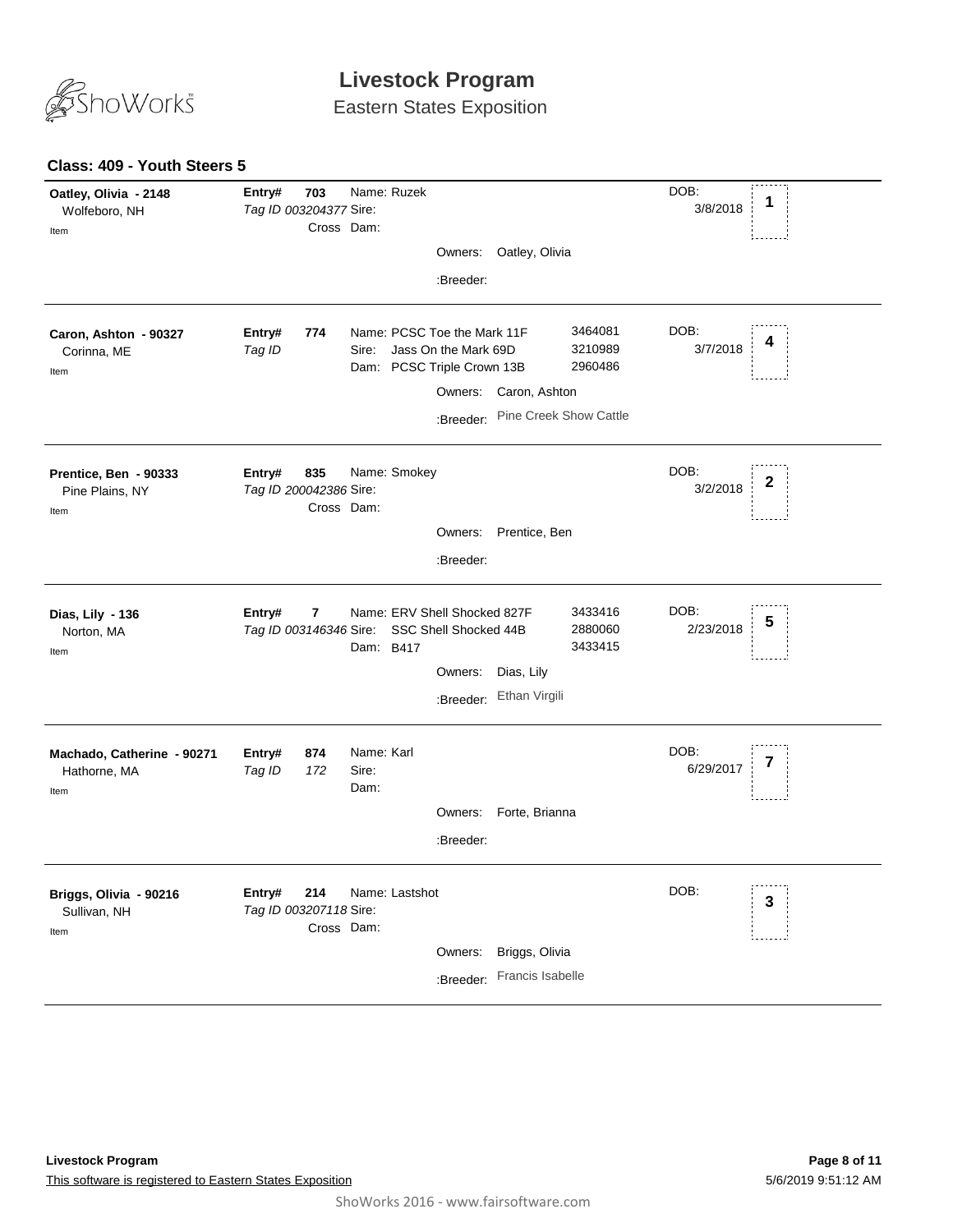

## Eastern States Exposition

| Johansen, Emily - 90299<br>Northampton, MA<br>Item | Entry#<br>Taq ID | 395<br>304<br>Cross Dam: | Name: Baylen<br>Sire: |           |                         | DOB: | 6 <sup>1</sup> |  |
|----------------------------------------------------|------------------|--------------------------|-----------------------|-----------|-------------------------|------|----------------|--|
|                                                    |                  |                          |                       |           | Owners: Johansen, Emily |      |                |  |
|                                                    |                  |                          |                       | :Breeder: |                         |      |                |  |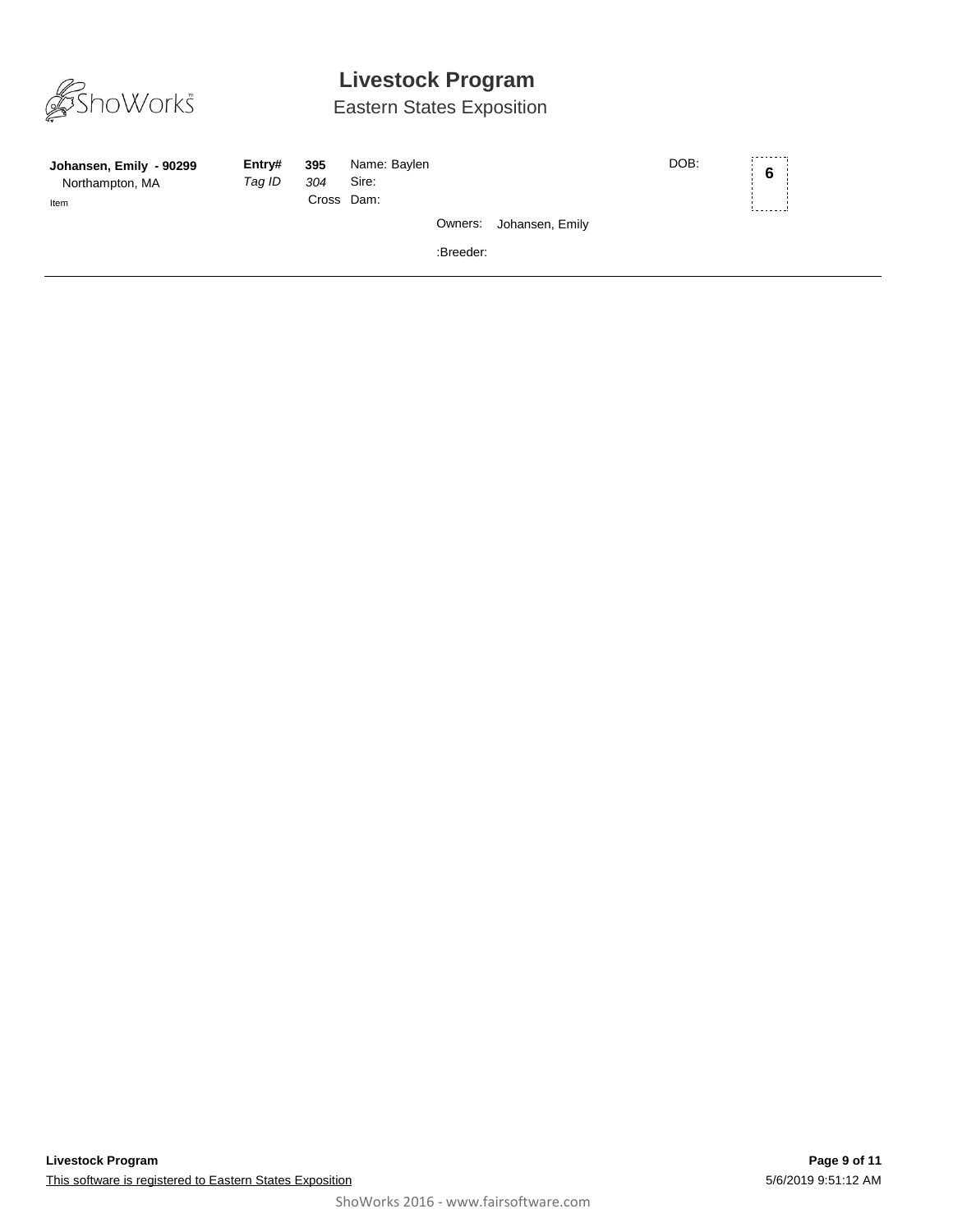

Eastern States Exposition

### **Class: 410 - Youth Steers 6**

| Durst, Braden - 90279<br>Brooklyn, CT<br>Item            | Entry#<br>Tag ID                 | 764<br>395<br>Cross Dam:  | Name: Pistol Pete<br>Sire:       |                      |                                                   | DOB:<br>3/20/2018 | 1                       |
|----------------------------------------------------------|----------------------------------|---------------------------|----------------------------------|----------------------|---------------------------------------------------|-------------------|-------------------------|
|                                                          |                                  |                           |                                  | Owners:              | Durst, Braden                                     |                   |                         |
|                                                          |                                  |                           |                                  | :Breeder:            |                                                   |                   |                         |
| Berkheimer, Karli M - 90124<br>Mechanicsburg, PA<br>Item | Entry#<br>Tag ID                 | 785<br>Cross Dam:         | Name: Spooky<br>Sire:            |                      |                                                   | DOB:<br>3/1/2018  | 2                       |
|                                                          |                                  |                           |                                  | Owners:              | Berkheimer, Karli                                 |                   |                         |
|                                                          |                                  |                           |                                  | :Breeder:            |                                                   |                   |                         |
| Stockdale, Rylee - 90184<br>Dayton, PA<br>Item           | Entry#<br>Tag ID                 | 690<br>131<br>Cross Dam:  | Name: Super Puncher<br>Sire:     |                      |                                                   | DOB:              | $\overline{\mathbf{3}}$ |
|                                                          |                                  |                           |                                  | Owners:              | Stockdale, Rylee                                  |                   |                         |
|                                                          |                                  |                           |                                  | :Breeder:            |                                                   |                   |                         |
| Hicks, kristopher - 90235<br>rhinebeck, ny<br>Item       | Entry#<br>Tag ID                 | 606<br>01BA<br>Cross Dam: | Name: Harold<br>Sire: Fu Man Chu | Owners:<br>:Breeder: | Hicks, Kristopher                                 | DOB:              | 4                       |
| Keck, Ashley - 90220<br>poughkeepsie, ny<br>Item         | Entry#<br>Tag ID 003204629 Sire: | 531<br>Angus Dam:         | Name: Cummins<br>Flat Top        | Owners:<br>:Breeder: | AAA18094501<br>Keck, Ashley<br><b>Rally Farms</b> | DOB:              | 5                       |